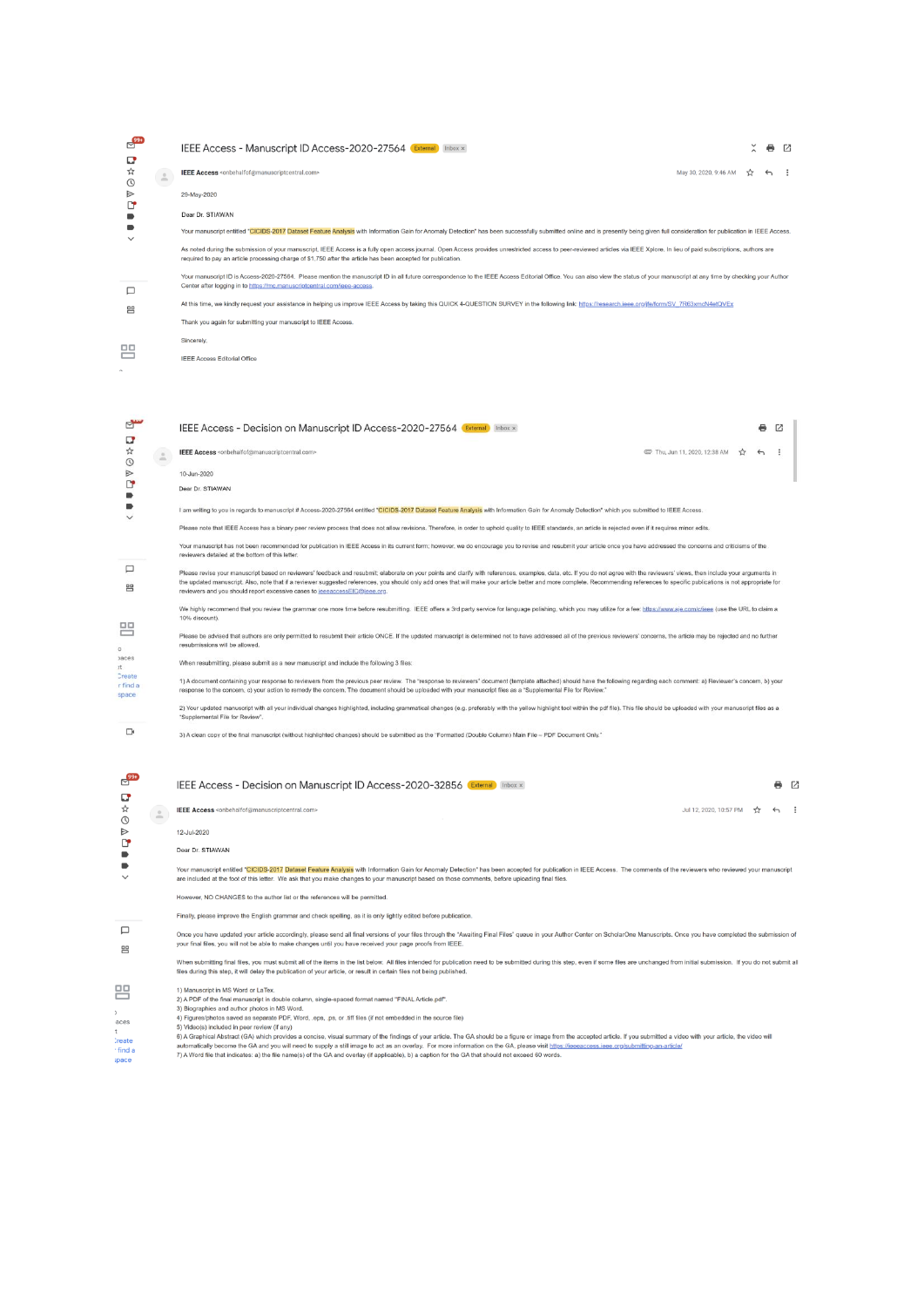## **Original Manuscript ID:** Access-2020-27564

# **Original Article Title: "**CICIDS-2017 Dataset Feature Analysis with Information Gain for Anomaly Detection"

**To:** IEEE Access Editor

**Re:** Response to reviewers

Dear Editor,

Thank you for allowing a resubmission of our manuscript, with an opportunity to address the reviewers' comments.

We are uploading (a) our point-by-point response to the comments (below) (response to reviewers), (b) an updated manuscript with yellow highlighting indicating changes, and (c) a clean updated manuscript without highlights (PDF main document).

Best regards,

Deris Stiawan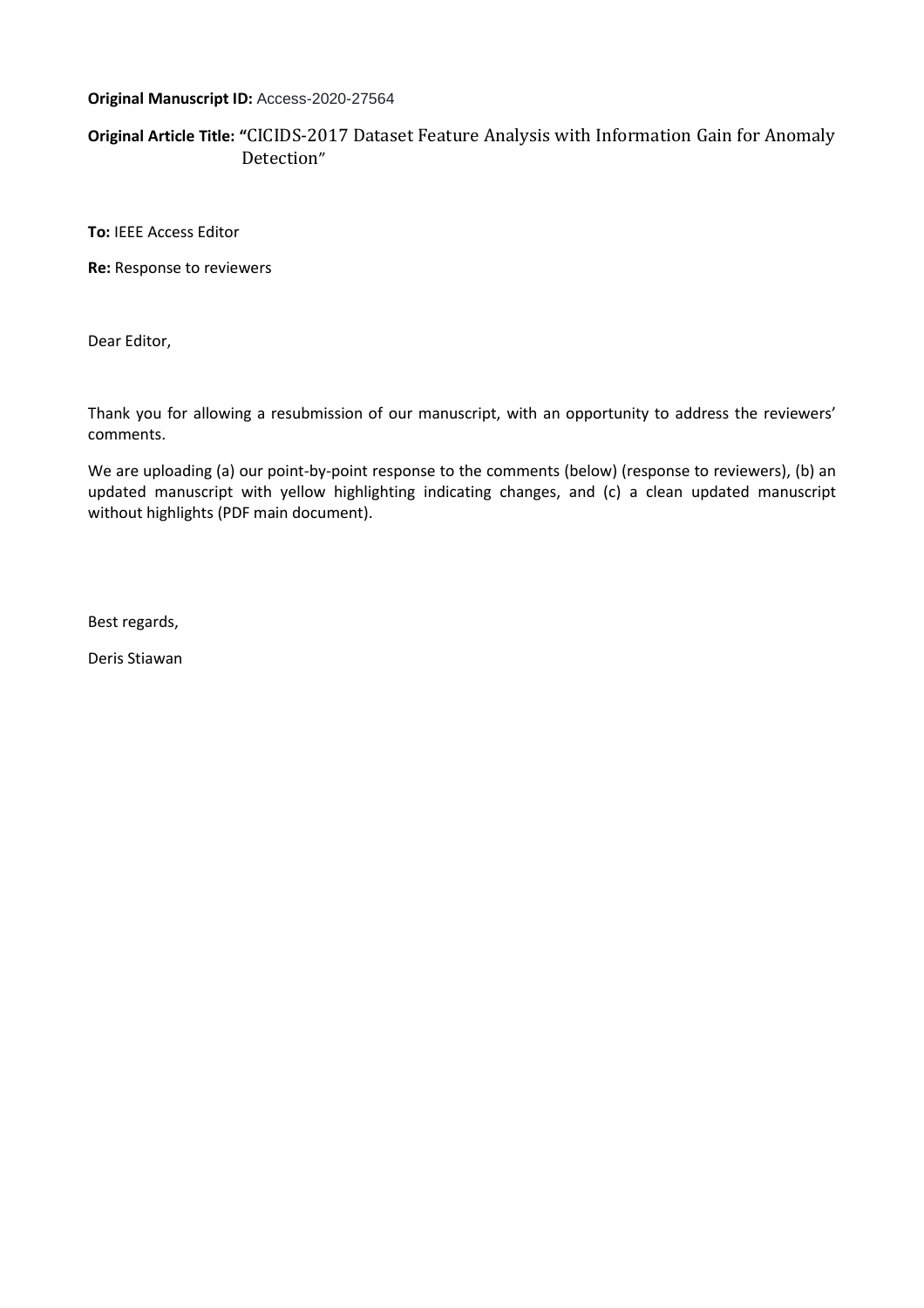**Reviewer#1, Concern # 1:** There is no discussion on the cost effectiveness of the FS or algorithms used. What is the computational complexity? What is the runtime? Please include such discussions. You can also use the big oh notation to show the computation complexity

**Author response:** We provide short analysis on the complexity of FS technique used in this paper.

**Author action:** We updated the manuscript by adding information on the computational complexity of the FS technique and the algorithms under sub-section III.C as follows.

*This work chooses Information Gain as feature selection since it is a filtered-based technique which provides more stable sets of selected features due to its robust nature against overfitting. Overall, computational*  complexity of filter-based technique is O(m·n<sup>2</sup>), where m is the number of training data, and n is number the *of attributes/features. It is less as compared to embedded and wrapper-based techniques [55]. The complex nature of wrapper-based techniques creates the high risk of overfitting. Thus, using feature selection technique that produces significant, relevant, less number of features and less computational complexity will reduce the execution time of classification algorithms used in the anomaly/attack detection process.*

**Reviewer#1, Concern # 2:** To have an unbiased view in the paper, there should be some discussions on the limitations the FS methods used

**Author response:** The authors thank for this valuable comment, it improves the paper.

**Author action:** We updated the manuscript by adding the discussion about Information Gain limitation in the last paragraph of Section II as follows.

*On the other hand, despite many researchers using Information Gain as a feature selection technique, there are very limited discussions on how to determine the minimum weight or rank score from the Information Gain result. This score determines how much the features are relevant to the class label. Researchers in [18] and in [21] use a score feature above 0.4 and a score above 0.001, respectively. Meanwhile, research work in [28] considers the minimum weight score of 0.8. In contrast, researchers in [29] remove features one by one and apply the classifier algorithm to find the best accuracy. Such work is very time-consuming especially with a large number of features in the dataset.*

**Reviewer#1, Concern # 3:** Analysis of the results is missing in the paper. There is a big gap between the results and conclusion. There should be the result analysis between these two sections. After comparing the methods, you have to be able to analyse the results and relate them to the structure of all algorithms. It would be interesting to have your thoughts on why the method works that way? Such analyses would be the core of your work where you prove your understanding of the reason behind the results. You can also link the findings to the hypotheses of the paper. Long story short, this paper requires a very deep analysis from different perspectives

**Author response:** Very appreciate your suggestion to make the paper solid.

**Author action:** We updated the manuscript with more analysis on the results in sub-section IV.D, page 8, as follows.

*Implementation of the proposed Information Gain feature selection in the experiments yields ranked features according to their weight scores. Features with higher weight scores represent more relevant and significant features of an attack. Table 13 depicts the top four features with their scores resulted from the experiment. Thus, features with IDs 41, 13, 65, and 8 are the most relevant and significant features for detecting any attacks and appear in any of features subsets.*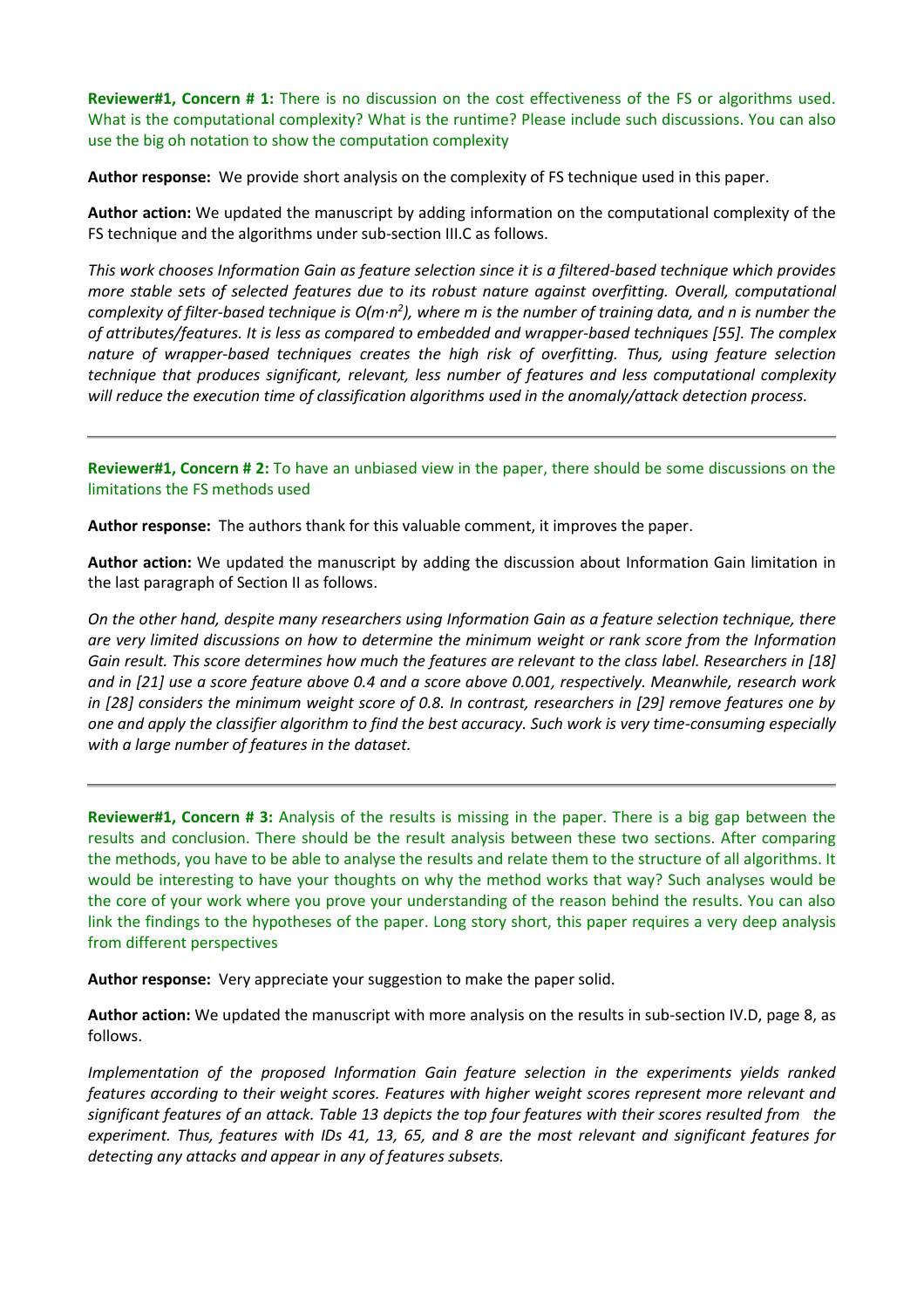| Nο            | Feat. ID | <b>Feature Names</b>       | Weight |
|---------------|----------|----------------------------|--------|
| $\mathbf{1}$  | 41       | Packet Length Std          | 0,638  |
|               |          | <b>Total Length of Bwd</b> |        |
| $\mathcal{P}$ | 13       | Packets                    | 0,612  |
| 3             | 65       | <b>Subflow Bwd Bytes</b>   | 0,612  |
|               | 8        | <b>Destination Port</b>    | 0,609  |

*TABLE XIII Top four Features resulted from the proposed Information Gain Implementation.*

*Overall, RF, BN, RT and J48 classifiers are able to detect well the normal traffic, DoS/DDoS, Port Scan, Brute Force and Web attacks traffic using the features subsets of 35, 52, and 77. Literatures study supports this finding as the classifiers use robust decision tree learning algorithm.*

*For the case of Infiltration attack traffic detection, NB is able to detect with TPR value of 0.800 using features subsets of 22 and 35, and perfectly detect (with TPR value of 1.000) using features subsets of 52, 57 dan 77. The reason is, because significant features representing infiltration attack traffic appears in the features subsets of 52, 55, 77. Unfortunately, other classifiers; RF, BN, RT and J48 are unable to detect well the Infiltration attack traffic. The small amount of this type of attack traffic in the dataset may cause the bad performance of its detection. As mentioned in Subsection 4.A, CCIDS-2017 contains imbalanced data, which is a big challenge in detecting anomalies/attacks.*

*Similar to the case of Infiltration attack, all classifiers are not able to detect well the Web Attack traffic using features subset of 4. Then, only BN and NB classifiers are able to detect the Web Attack traffic using features subset of 15 with the TPR value of 0.993 and 0.829, respectively.*

*As for Bot Attack traffic detection, RF, BN, RT, and J48 are able to detect the traffic using certain features subsets, but with lower TPR values.*

*Furthermore, considering the Precision and Recall values, in general the five classifiers detect the traffic relatively well. Nevertheless, in some cases the classifiers produce NaN values. Those cases may happen because of the implementation of 10-Fold Cross Validation in the experiment, which divides the dataset into ten folds (data portion). As the amount of attack traffics for Infiltration, Bot and Web attacks are relatively small, thus, some folds do not contain those traffics. Therefore, it affects the ability to detect the attack during the training stage. Specifically, for the Infiltration attack traffic which has very small amount in the dataset.*

## **Reviewer#1, Concern # 4:** How do you ensure that the comparison between the methods is fair?

**Author response:** The experiments use the same dataset and same number of records for each feature group. Besides, we use the same data sampling technique (10-fold cross validation), which is commonly used by other researchers. Thus, we ensure that the comparison between the classifier algorithms/methods is fair enough.

**Author action:** No action on the manuscript.

**Reviewer#1, Concern # 5:** The FS method might be sensitive to the values of its main controlling parameter. How did you tune the parameters?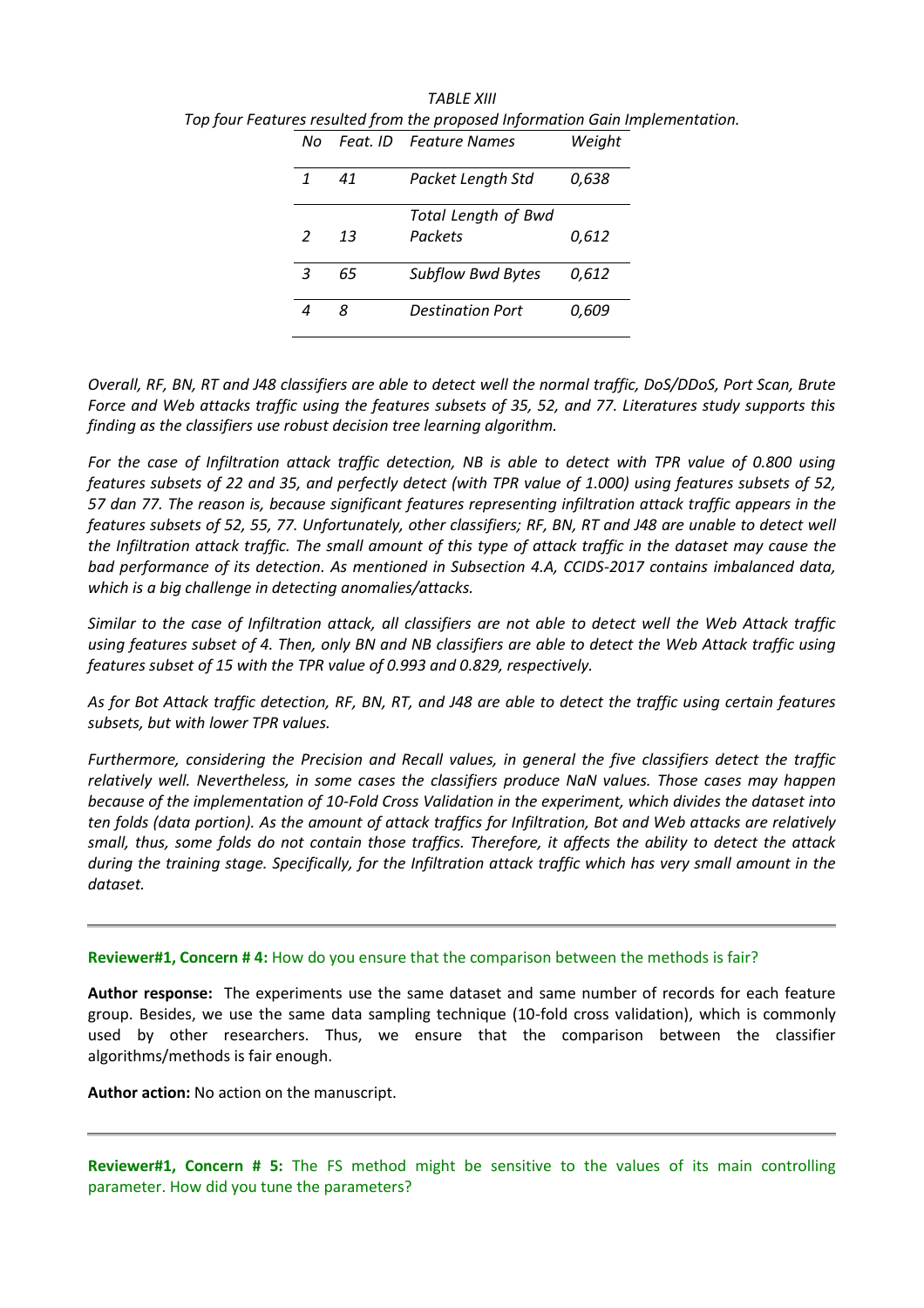**Author response:** The Information Gain Feature Selection (IGFS) ranks the features based on their weight values and the minimum weight is determined manually using try and error approach. In this work, we propose to group the features according to the minimum weight values. Thus, we obtain groups of features, where each feature group will be having different number of features as shown in Table 5. Further, all feature groups will be validated by using five classifiers, so we can determine which feature group are effective enough to be used for attacks' types classification.

**Author action:** We updated the manuscript in sub-section III. C, last paragraph, page 4 as follows.

*The Information Gain ranks the features based on their weight values and the minimum weight is determined manually using try and error approach. In this work, the researchers propose to group the features according to the minimum weight values. Thus, groups of features are obtained and each feature group will be having different number of features as shown in Table 5. Further, all feature groups will be validated by using five classifier algorithms, so we can determine which feature group are effective enough to be used for attacks' types classification.*

## **Reviewer#2, Concern # 1:** What is the main motivation of the work? How this work is different from the literature?

**Author response:** Previous works that use the same dataset and also use Information Gain FS do not mention the basis on how to determine the score value used for feature selection. Each researchers use different score value. In this paper, we investigate and analyze the ability of the Information Gain technique in determining relevant features for network traffic classification, especially for traffic with bigger number of features. We distribute the features into groups based on their minimum score values. Then each feature group is used as a filter for the five classifier algorithms; Random Forest, Bayes Network, Random Tree, Naive Bayes and J48 to perform anomaly/attack detection on the dataset. Then, the detection results are compared with the aim is to validate the significance and relevant of the selected feature groups. The more accurate the detection results the more significance and relevance the features group. Thus, we analyze the effect of weighted features resulted from the Information Gain technique against the anomaly/attack detection performance as well as to find the most significant and relevant features to be used to increase the performance of anomaly/attack detection.

**Author action:** We updated the manuscript by adding the following paragraph into Introduction Section, in para 5, page 2.

*Previous works that use the same dataset and also use Information Gain feature selection technique do not mention the basis on how to determine the score value used for feature selection. Each researchers use different score value. In this paper, the authors investigate and analyze the ability of the Information Gain technique in determining relevant features for network traffic classification, especially for traffic with bigger number of features. The authors distribute the features into groups based on their minimum score values. Then each feature group is used as a filter for the five classifier algorithms; Random Forest, Bayes Network, Random Tree, Naive Bayes and J48 to perform anomaly/attack detection on the dataset. Then, the detection results are compared with the aim is to validate the significance and relevance of the selected feature groups. The more accurate the detection results the more significance and relevant the features group. Thus, the authors analyze the effect of weighted features resulted from the Information Gain technique against the anomaly/attack detection performance as well as to find the most significant and relevant features to be used to increase the performance of anomaly/attack detection.*

**Reviewer#2, Concern # 2:** What are the complex features that are considered in the work? Are the features not available with the NSL KDD sets?

**Author response:**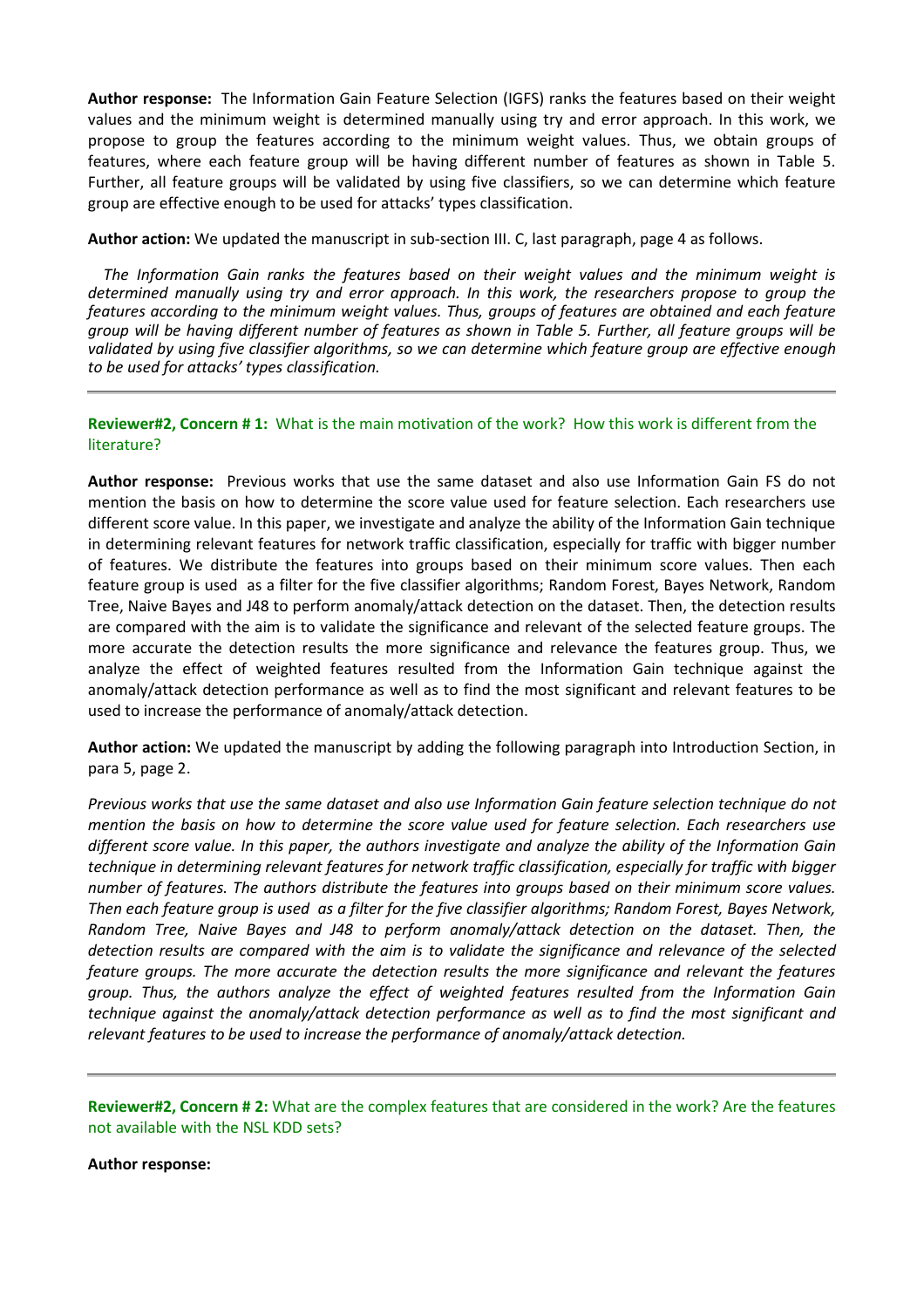In this work, we consider complex features that represent sophisticated attacks on modern network based on its traffic attributes. For examples, features that exist in CICIDS-2017 but are not available in NSL-KDD include: *Subflow Fwd Bytes* and *Total Length Fwd Package* which are required to detect Infiltration and Bot attack types. The *Bwd Packet Lenght Std* feature is required to detect the types of DDoS, DoS Hulk, DoE GoldenEye, and Heartbleed attacks. The *Init Win Fwd Bytes* feature is required to detect the types of Web-Attack, SSH-Patator, and FTP-Patator attacks. Whereas the *Min Bwd Package Length* feature and *Fwd Average Package Length* feature are required to recognize normal traffic.

**Author action:** We add discussion in second paragraph of sub-section III.A in page 3, as follows.

*In this work, the authors consider complex features that represent sophisticated attacks on modern network based on its traffic attributes. For examples, features that exist in CICIDS-2017 but are not available in NSL-KDD include: Subflow Fwd Bytes and Total Length Fwd Package which are required to detect Infiltration and Bot attack types. The Bwd Packet Lenght Std feature is required to detect the types of DDoS, DoS Hulk, DoE GoldenEye, and Heartbleed attacks. The Init Win Fwd Bytes feature is required to detect the types of Web-Attack, SSH-Patator, and FTP-Patator attacks. Whereas the Min Bwd Package Length feature and Fwd Average Package Length feature are required to recognize normal traffic [58].* 

*CICIDS-2017 has more complex types of attacks as presented in Table 2. The rational of choosing CICIDS-2017 dataset is to have a dataset that represents closely the current real world network traffic in our experiments.*

**Reviewer#2, Concern # 3:** Experimental design diagram to be clearly visible.

**Author response:** Noted, It happened due to the copy paste from the original draft to the template.

**Author action:** We revised and re-draw the figure, please refer Figure 1 in page 4.

**Reviewer#2, Concern # 4:** Information gain is already used in the experiments in the literature. Authors to clearly state the contribution.

**Author response:** In this work, we conduct experiments to investigate the wellness of feature groups resulted from Information Gain feature selection technique and validate their significance and relevance to the anomaly/attack detection accuracy using five classifier algorithms.

**Author action:** We updated the manuscript in sub-section III. C, last paragraph, page 4 as follows.

*The Information Gain ranks the features based on their weight values and the minimum weight is determined manually using try and error approach. In this work, the researchers propose to group the features according to the minimum weight values. Thus, groups of features are obtained and each feature group will be having different number of features as shown in Table 5. Further, all feature groups will be validated by using the five classifiers, so we can determine which feature groups are effective enough to be used for attacks' types classification.*

## **Reviewer#2, Concern # 5:** Relabeling is not indicated in the architecture / setup.

**Author response:** Thank you to pin point the missing important process in the experimental design. We fix the missing relabeling process in the design.

**Author action:** We edit the experimental design in Figure 1 by adding relabeling process. It is in the first box after the input, named "Remove Redundant Features & Relabeling" process. (Please refer to Figure 1 in page 4). And edit the first step in Experimental set up, in sub-section III.C to include the relabeling process.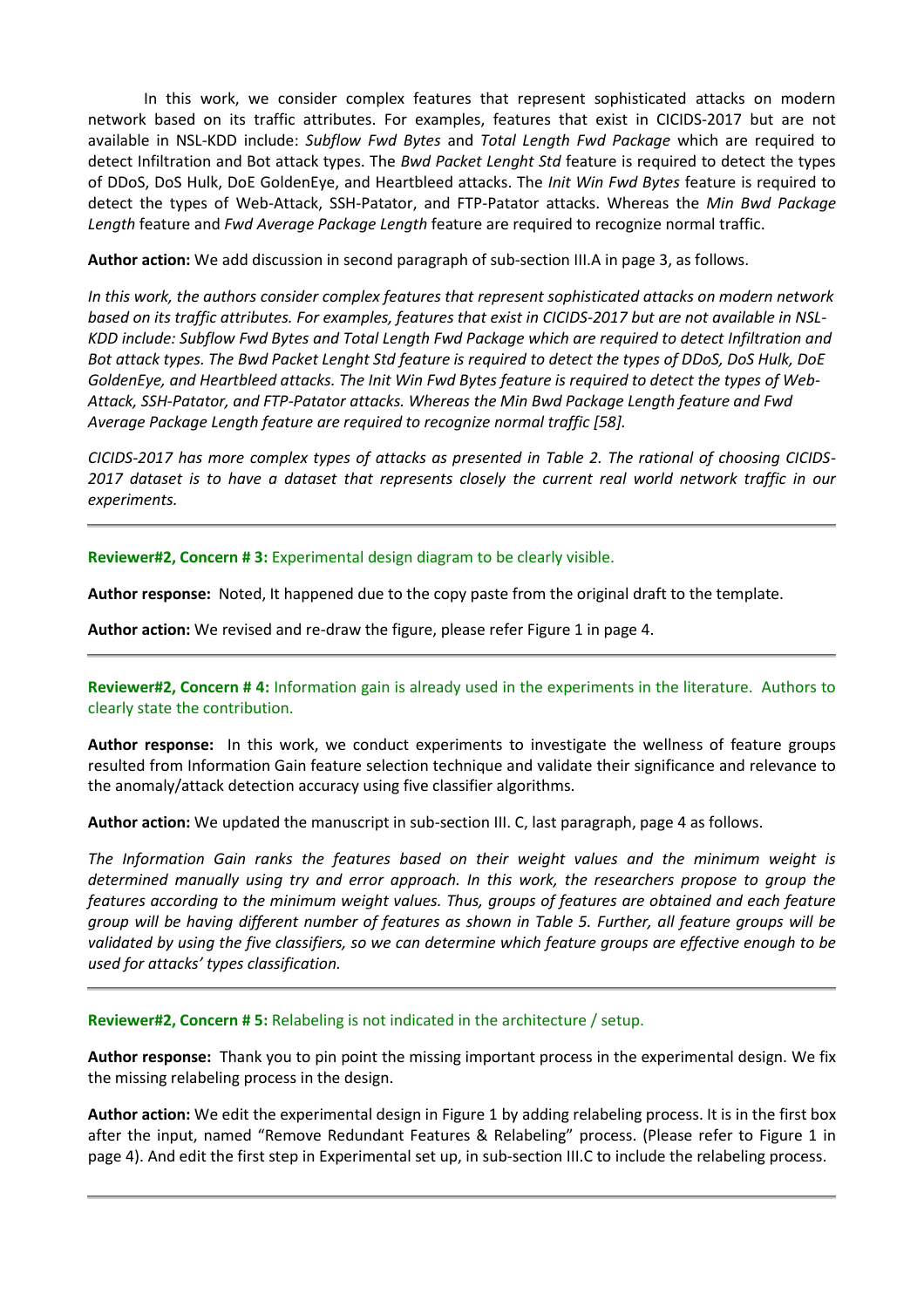#### **Reviewer#2, Concern # 6:** How this setup would work in the standard data such as NSL KDD?

**Author response:** In principle, the set up can be implemented on the NSL-KDD dataset. As the set up applies ranking on the feature scores, and the NSL-KDD dataset consists of less number of features, thus, definitely, the set up will work well and produce the best grouping of features.

**Author action:** No action for this concern

#### **Reviewer#2, Concern # 7:** How the performance results provide the significance in the work?

**Author response:** We add analysis on this matter in Section IV.D in page 8 and updated the manuscript

**Author action:** We add analysis on this matter in Section IV.D in page 8 and updated the manuscript as follows.

*Implementation of the proposed Information Gain feature selection in the experiments yields ranked features according to their weight scores. Features with higher weight scores represent more relevant and significant features of an attack. Table 13 depicts the top four features with their scores resulted from the experiment. Thus, features with IDs 41, 13, 65, and 8 are the most relevant and significant features for detecting any attacks and appear in any of features subsets.*

**Reviewer#2, Concern # 8:** Authors may look at the following articles:

- 1. A detailed analysis of CICIDS2017 dataset for designing Intrusion Detection Systems, 2018.
- 2. Identifying and Benchmarking Key Features for Cyber Intrusion Detection: An Ensemble Approach, 2019.
- 3. Intrusion detection model using fusion of chi-square feature selection and multi class SVM, 2017.
- 4. Integrated intrusion detection model using chi-square feature selection and ensemble of classifiers, 2019.
- 5. Improving AdaBoost-based Intrusion Detection System (IDS) Performance on CIC IDS 2017 Dataset, 2019.

**Author response:** The authors thank to the reviewer for pointing out missing important related works. As we focus on filter-based feature selection, we limit the literatures that discuss about the filter-based FS articles. The first suggested reference has already been in the reference list in the first draft of the manuscript (Reference list number 44).

**Author action:** We added the fifth suggested reference (reference list number [56]) and updated the Relevant Researches Section in page 3, in the last entry of Table 1 and before the last paragraph as follows.

*Work in [56] combines the Synthetic Minority Oversampling Technique (SMOTE), Principal Component Analysis (PCA), and Ensemble Feature Selection (EFS) to improve the performance of AdaBoost-based IDS on the CICIDS 2017 Dataset. The authors claim that the combined method outperforms the SVM-based method with regards to accuracy, precision, recall and F1 Score.*

#### **Reviewer#3, Concern # 1:** Page numbering is problematic. It always looks 9 after somewhere.

**Author response:** apologize for not being thorough in preparing the manuscript, need time to familiarize with the template

**Author action:** We fix the page numbering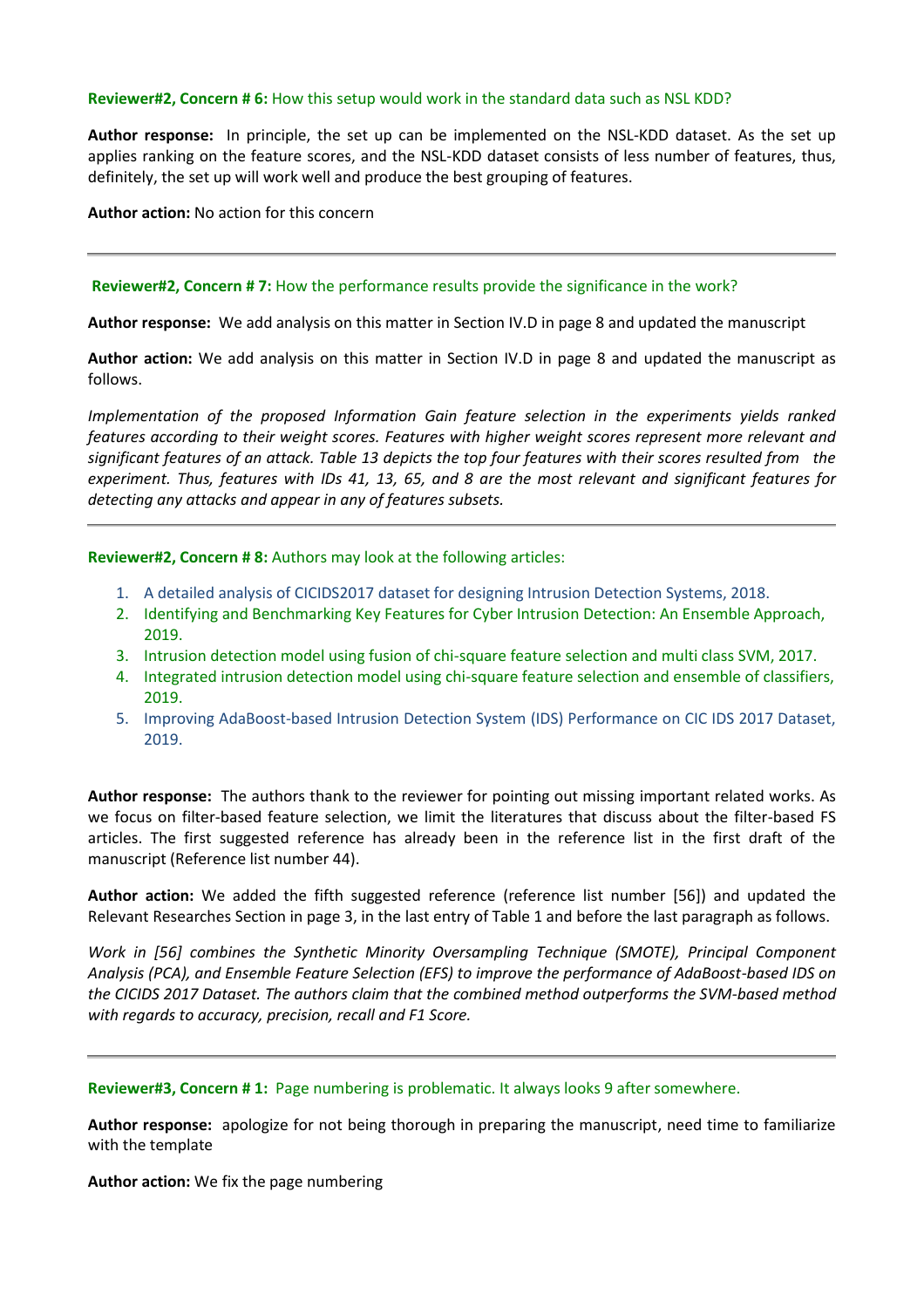**Reviewer#3, Concern # 2:** They didn't explain why they did some things. Why was 10-fold made? Why was the data set divided by 70% and 30%?

**Author response:** We provide explanations on the 10-folds and why we use 70%-30% data portion for training and testing data.

**Author action:** We updated the manuscript by adding an explanation of why 10-fold cross is used in subsection IV.C in page 6, as follows.

*The 10-fold cross-validation is used because it reduces computing time while maintains the performance of the classification algorithms in term of accuracy. Hence, the input dataset will be randomly divided into 10 folds with exactly the same size. For each of the 10 fold data, cross-validation will use 9 fold for training and 1 fold for testing. This process is repeated for 10 times until each fold becomes a test fold. This crossvalidation method has been widely used in IDS researches, such as in [52], [53], and [54].* 

We also added the explanation on why we divide the data into 70%-30%% in second paragraph of subsection IV.A, page 5.

*The 70:30 data portion was used in [49]. The experimental results in [50] shows that the use of the 70:30 portion of training and testing data leads to the same level of accuracy as the portions of 80:20 and 60:40. Meanwhile, experimental result of using 70:30 data portion in other work [51] obtains high accuracy.*

**Reviewer#3, Concern # 3:** There is not enough information about how the data set is processed.

**Author response:** Thank you for the comment. We realize that there was an error in the placement of information and we fix it.

**Author action:** We updated the manuscript by revising the first para in sub-section III.A as follows.

*This study uses MachineLearningCSV data, which is part of the CICIDS-2017 dataset from ISCX Consortium. MachineLearningCSV consists of eight (8) traffic monitoring sessions, each in the form of a CSV file. This file contains normal traffic defined as "Benign" traffic and anomaly traffic called as "Attacks" traffic. The attack traffics are detailed more as in the second column of Table 2. Other than normal traffic and benign traffic, there are 14 types of attacks in this dataset.* 

And information about how the data is processed is explained in first para of sub-section IV.A in page

*The eight CSV files as listed in Table 2 are combined into one CSV file. Next, to process the dataset using Weka software, this CSV file is converted into the ARFF file. The experiment uses only 20% of MachineLearningCSV data. There are 78 regular features and one class label used in this study. The dataset contains two features or columns named "Fwd Header Length" that make it as redundant features, so one of those columns must be removed. Thus, after removing the redundant features, only 77 features are available to be analyzed. As described in the CICIDS-2017 data prone to high-class imbalance will impact low detection accuracy and high false alarm. By adopting solution suggested by Karimi et al. [30] a new labeling attack traffic is introduced as listed in Table 3. The data type of the 77 features are numerical data type, so no data transformation is required to feed the data into Weka software.*

**Reviewer#3, Concern # 4:** It is not mentioned what the parameters of the algorithms are selected according to.

**Author response:** Thank you for the concern, we agree to add explanation on the parameters to select the classifier algorithms.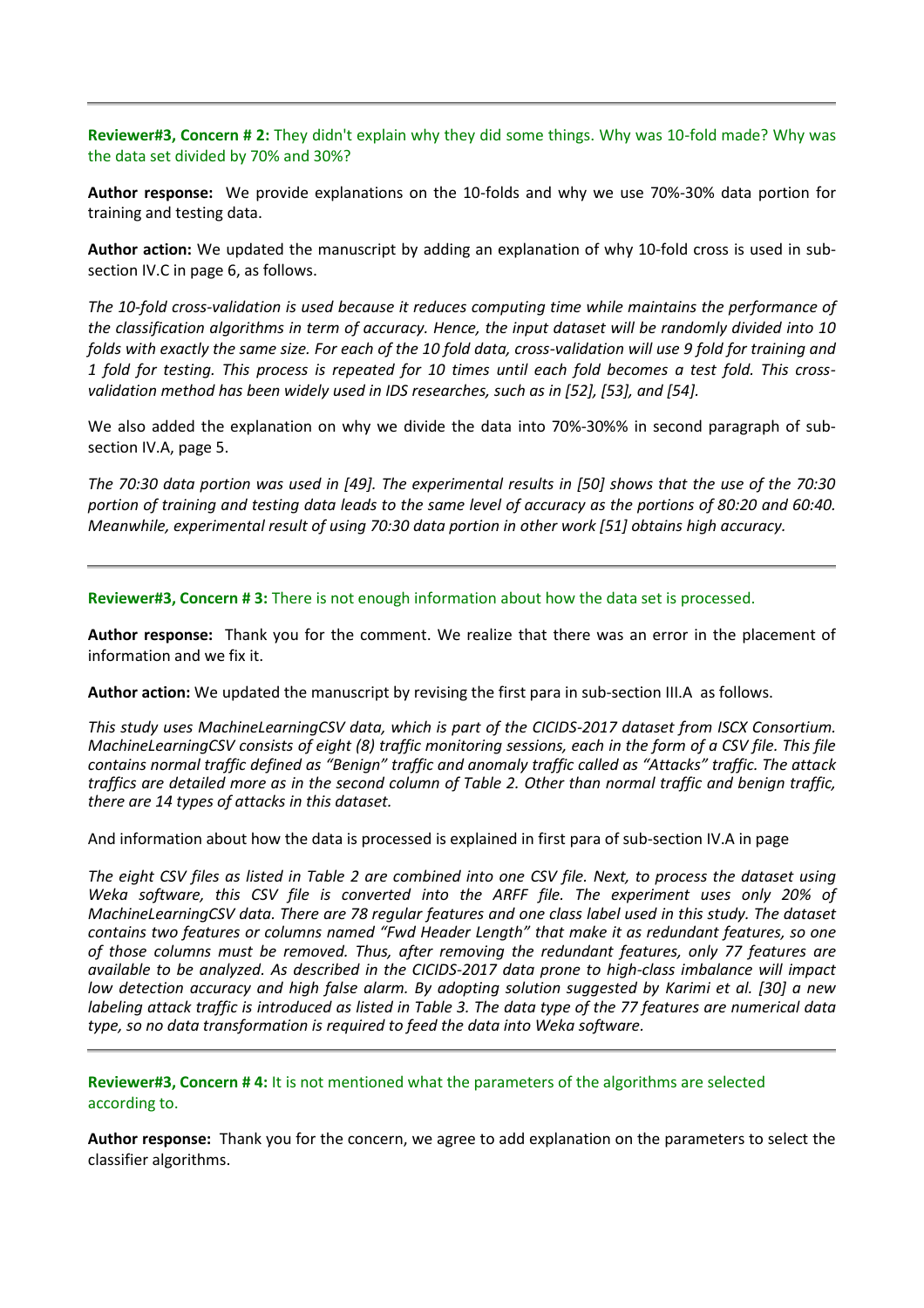**Author action:** We updated the manuscript by explaining the parameters as criteria in selecting the classifier algorithms in subsection III.C, para 1, page 4 as follows.

*The main consideration on parameters for selecting classifier algorithms in this work is good performance in term of accuracy, learning ability, scalability, and speed. Having done some researches on several previous works that support the consideration, five algorithms are considered, they are: Random Forests, Bayesian Network, Random Trees, Naive Bayes and J48 classifiers to be experimented in this work. Research work by Hadi [20]) which states that random forest trees are strong learners and have good performance in detecting attacks based on the features resulted by Information Gain feature selection. Reazul et al. [39] reveals that the ability of Bayesian Network in classifying attacks outperforms other algorithms. According to Geetha and Kannan [57], Random Tree is an algorithm that has scalability and efficiency. Naive Bayes is a classification algorithm that is able to identify class labels faster than other algorithms because it has a low complexity of the model [55]. Sahu and Mehtre [15] conclude that J48 algorithm has good accuracy in classifying attacks.*

**Reviewer#3, Concern # 5:** Total number of data should also be added to the Table II.

**Author response:** Thanks and agree with the suggestion

**Author action:** We updated the manuscript by adding the total number of instance/data in Table II, Table III and Table IV.

**Reviewer#3, Concern # 6:** accuracy in the result tables is shown as 99%. However, other results are in the form of 0.99. They should make it all in one format. It creates enormous complexity in terms of review.

**Author response:** Thanks for the sharp observations; we apologize for not being careful in presenting the data.

**Author action:** We revised the entries in Table VI to Table XXII for the consistency purpose.

**Reviewer#4, Concern # 1:** In Sub-Section IV. B, please specify whether your feature selection methodology is filter based, wrapper based or hybrid (a combination of both).

**Author response:** We use a filter based feature selection methodology

**Author action:** We updated Sub-section IV.B by mentioning explicitly that the experiments use filter-based FS technique. (Please refer to page 6, line 2-5) as follows:

*As mentioned in sub-section 3.C, the feature selection in this experiment uses a filter-based approach. In other words, the feature selection filters throughout the weight scores, in which features are grouped based on the score of the feature's weight.*

We also mentioned it in sub-section III.C, para 1, line 1-4, page 4, as follows:

*Information Gain is the most used feature selection technique. It is a filter-based feature selection[28] , [30]. Information Gain uses a simple attribute rank and reduces noise that caused by irrelevant features then detects a feature that most have an information base, specific class.*